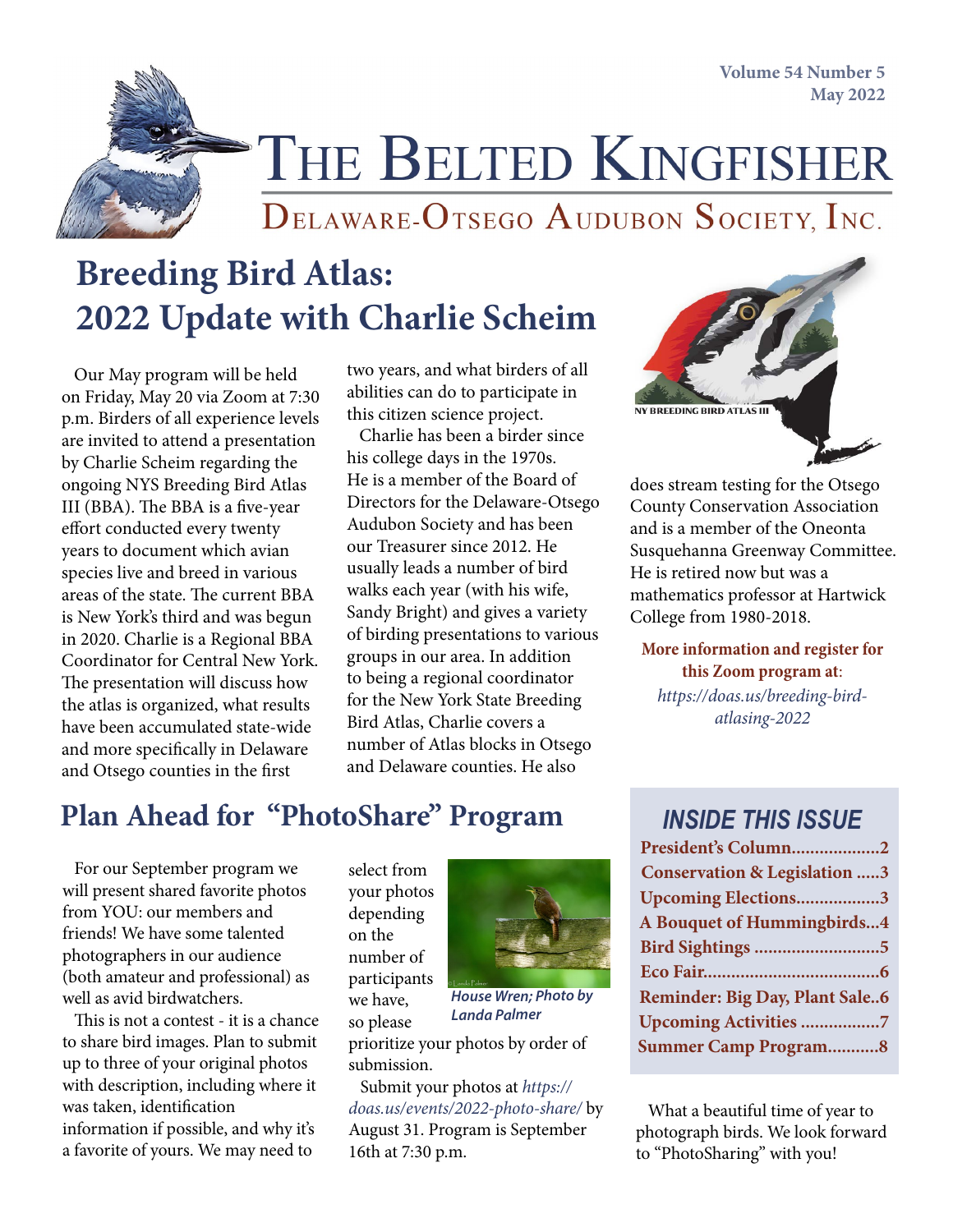### **Eco-Fair, No-Mow May, and Grasslands** *by Co-president Susan O'Handley*

 Each April, we typically prepare for annual Earth Day activities as a reminder of things we can all do to support conservation efforts and improve our environment. A good deal of our DOAS effort in the past has been through the traditional Annual Earth Festival event at Milford Central School, which for the third consecutive year, has been upended as a result of COVID and now features the recycling portion of the event with Drive-through Drop-off at Brewery Ommegang. As a way to continue to have an annual event for our region's environmental community to interact with families and residents, the new Susquehanna Headwaters Environmental Collaborative (SHEC) is undertaking Eco-Fair as a one-day summer event to take place on Saturday, July 9 at Neahwa Park in Oneonta, NY.

 The change in time of year as well as venue brings new opportunities. As an outdoor event, we can be mostly assured that a large public event can be safe for people to attend. With the relocation to Oneonta's Neahwa Park, there is ample space for a host of activities throughout the day and we have the opportunity to bring more people out with plenty of nearby parking. As a coordinating member of SHEC, it has been wonderful to see the support from the City of Oneonta. From the Oneonta Fire and Police Departments and certainly the Parks Department and the Common Council - we have found a great deal of enthusiasm and willingness to work with us to



*Image by HG-Fotografie from Pixabay*

help start this inaugural event off with strong footing. We hope you will plan on attending the event.

 The weather is finally warming up and migratory birds are returning in droves. With one of our primary focuses this year on native plants, we would like to take this opportunity to encourage all homeowners to hold off on mowing for a little while. By waiting until after many of the early spring plants flower, we provide an important source of food for bee species as they begin to emerge from their hives after hibernation.

 According to an article by Anne Readel (*NYT*, 3/28/22) - *[https://](https://www.nytimes.com/2022/03/28/travel/no-mow-may-wisconsin.html) [www.nytimes.com/2022/03/28/](https://www.nytimes.com/2022/03/28/travel/no-mow-may-wisconsin.html) [travel/no-mow-may-wisconsin.html](https://www.nytimes.com/2022/03/28/travel/no-mow-may-wisconsin.html),*  'No-Mow-May' homes "had five times the number of bees and three times the bee species than mown parks." What a great initiative good for bees, and great for birds. If you should decide to not mow in May, please let us know with an email to *info@doas.us*. Perhaps this is something that can catch on in our neck of the woods!

 Also, if you have grassland acreage, please consider holding off longer on cutting if you can. Delaying cutting of grasslands until about mid-July can help conserve critical breeding habitat for many of our grassland bird species. You can learn more at our website at *https:// doas.us/grassland-birds/*.

Happy Spring Birding to all!

NEWSLETTER EDITOR: Janet Potter

#### **Board of Directors**

Co-Presidents Becky Gretton Andrew Mason Susan O'Handley Treasurer Charlie Scheim Secretary Dorian Huneke

 Jane Bachman Nathan Cutting Kathryn Davino Rob Katz Landa Palmer Pamela Peters Janet Potter Tom Salo

**Directors** 

#### **Committee Chairs\* and Assignments**

Conservation\*: Andy Mason Education\*: Susan O'Handley Fundraising\*: Dorian Huneke Hawkwatch\*: Andrew Mason Tom Salo Hospitality\*: Kathryn Davino Membership\*: Janet Potter Programs\*: Becky Gretton Publicity\*: Susan O'Handley Sanctuary\*: Andrew Mason Bird Counts: Sandy Bright Charter Dinner: Kathryn Davino Finance: Gray Mason Historian: vacant Sales\*: Jane Bachman

#### **Address Correspondence to:**

Delaware Otsego Audubon Society P.O. Box 544 Oneonta, NY 13820 Email: *[info@doas.us](mailto:info@doas.us)*

**On the web:** *https://doas.us/* and

*[www.facebook.com/](http://www.facebook.com/DelawareOtsegoAudubonSociety) [DelawareOtsegoAudubonSociety](http://www.facebook.com/DelawareOtsegoAudubonSociety)*

To contribute notes or articles for The Belted Kingfisher, email: *[editor@doas.us](mailto:editor@doas.us)*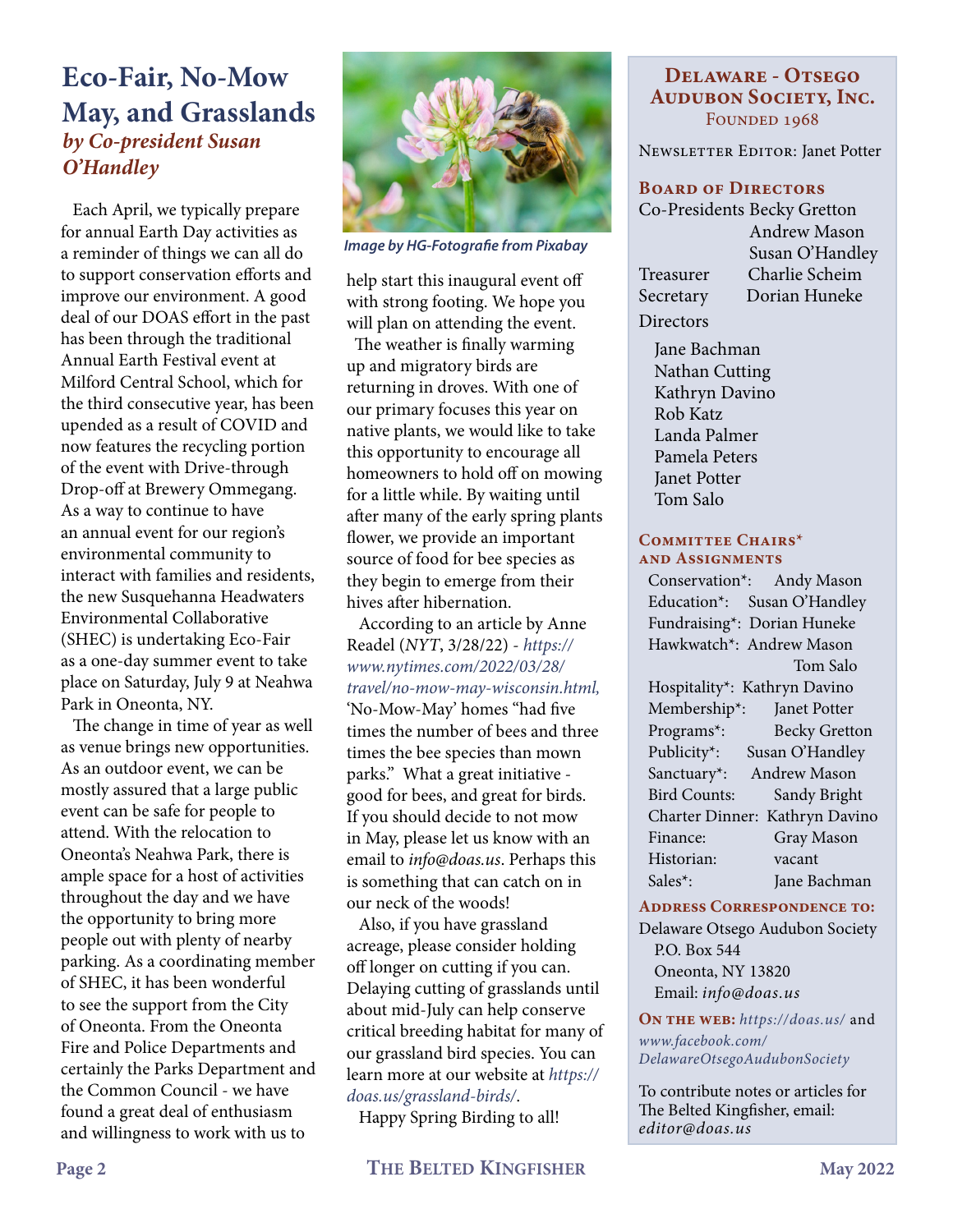## **Conservation and Legislation** *By Andy Mason*

**Some Progress for Wetland Protection in New York —** As reported last month, there appeared to be a good possibility of agreement between the Governor and Legislature on strengthening protections for New York State's freshwater wetlands this year. There has been progress with inclusion of reforms in the state budget, although less than hoped. In addition, most of the changes are delayed for a number of years, leaving many areas unprotected.

 The minimum size for regulation of wetlands remains at 12.4 acres, with a provision to lower this threshold to 7.4 acres in 2028. Other changes include possible protection of smaller wetlands "of unusual importance," and wetlands not designated on outdated Department of Environmental Conservation maps. However, these regulations do not take effect until 2025.

 So essentially the status quo remains at present. Considering the years that improved wetland protections have languished, any action is positive, but the delays included here are disappointing.

**Other Legislation Awaiting Pas-**

**sage in Albany — T**he wetland changes described above were part of the state's budget process, which typically is a catch-all for the most important legislation each year. However, other good environmental proposals are before the legislature, including several bills promoting electric vehicle use, reducing plastic waste and increasing recycling, reducing pesticides and other toxins in parks and schools, and pushing forward the switch to alternative energy sources.

 More information on the specifics of these proposals can be found at the Environmental Advocate's web site, *https://eany.org/*. One bill that would benefit birds is termed "Procurement Without Deforestation" (A.6872/S.5921). This would require all state agency contracts to ensure that no products being procured by New York State are contributing to the degradation or deforestation of intact tropical and boreal forests. This includes products extracted, grown, or produced on land where deforestation or



*Mourning Warbler Photo by Rick Bunting*

degradation of tropical or boreal forest occurs. It would require contractors and subcontractors to provide records verifying compliance. We know the importance of these forests, particularly to migratory birds (our bird-friendly coffee recognizes this), and this law would ensure that the state's buying power does not encourage deforestation.

**What You Can Do —** Contact your state legislators and ask them to sponsor the Procurement Without Deforestation legislation. Review the pending environmental bills promoted by Environmental Advocates and reach out on these too.

 *Contact information can be found in the Advocacy section of our website https://doas.us/ .*

*The mission of Delaware-Otsego Audubon Society is to protect our natural environment and connect people with nature to benefit birds and other wildlife through conservation, education, research and advocacy.* 

### **Upcoming Election**

 The DOAS Nominating Committee (Jane Bachman, Landa Palmer, Pam Lea and Laura Kilty) will present seven candidates at the May 20th program for election to the Board of Directors. The nominated slate includes incumbents Becky Gretton, Andy Mason, Dorian Huneke, Charlie Scheim, Tom Salo, and Jane Bachman. Also on the slate is David Diaz, currently the Director of Land Protection at the Otsego Land Trust. David has been in the natural resource management and land protection profession for almost 25 years. He is an avid birder, fisherman and naturalist who has lived in the Hudson Valley, Catskills, Finger Lakes, and Brooklyn. In addition to environmental science, he also holds a degree in viniculture and winemaking. Nominations also may be made from the floor at the May program webinar.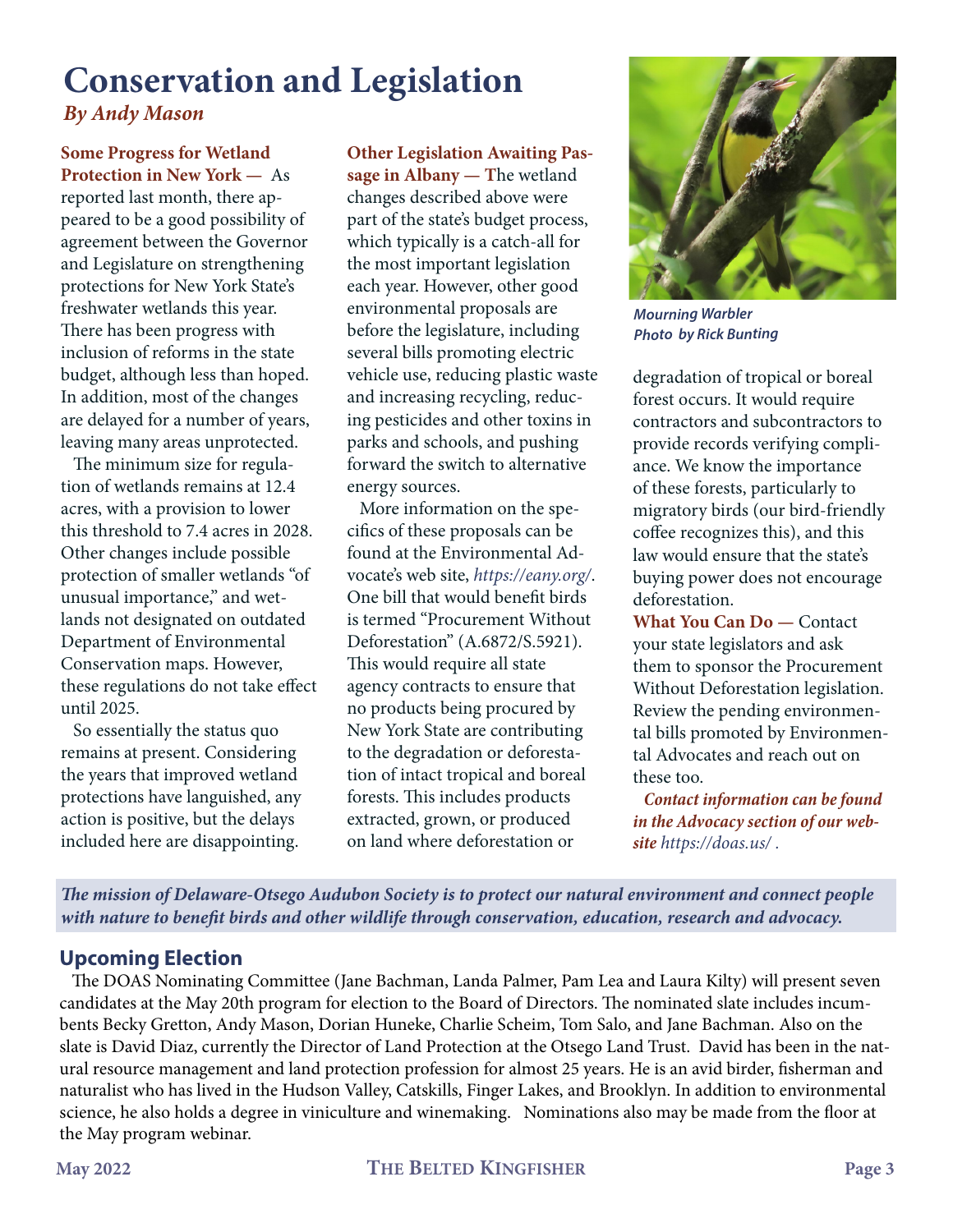### **Tips For Attracting a "Bouquet" of Hummingbirds** *By DOAS Director Kathryn Davino*

 What do you call a flock of Hummingbirds? While they usually migrate alone, a group of hummingbirds might be called a bouquet, a glittering, a hover, a shimmer, or a tune. As each spring migration rolls around, I look forward most to welcoming back the Ruby-throated Hummingbirds. Around April 30, I mix up my homemade nectar solution of one-part sugar dissolved in fourparts water and bring it to a boil. I fill my nectar feeders and eagerly await that flash of red and sparkle of green as they zip in for a sip. I have kept a journal since 2001 that records the date I spotted my first bird each year. Up here in the hills of Delaware County, the earliest arrival was May 2 in 2017, but most commonly they appear between May 5 and 12. After moving the feeders around for years, I have found the most popular location is the feeder that hangs beneath the eaves on the east side of my house. It gets morning sun, so it's warm on a chilly morning, but the nectar doesn't overheat. I noticed that feeders sitting in direct sun all day leak nectar as the warm air trapped inside increases in pressure. Warm nectar may also ferment quickly, producing toxic alcohol. On a rainy day, the eaves provide shelter. Because the feeder hangs in front of a window, I have ample opportunities to observe the birds' antics up close. It's also convenient to reach through the window to take in the feeder for refills, and it's well out of the reach of even the most athletic leaping cat.

 It is important to keep feeders clean, and to replace the nectar



*Ruby-throated Hummingbird Photo by Kathryn Davino*

at least once a week, or every few days if it gets a lot of sun. I often find by late July, there are so many birds coming to sip I have to refill my feeder every day. Initially one male will try to dominate the feeder and make merry chase with intruders, but once the juveniles fledge, there are sometimes as many as 10 to 15 birds coming in at once. This leads to aggressive dodging and swooping about-a delightful scene to watch. Rubythroated Hummingbirds prefer to feed on red or orange flowers (however, it's not necessary to color the sugar water you put in a feeder), so I have planted many flowers to provide natural nectar. In my gardens, they prefer the Bee Balm and Hosta flowers, and I usually provide a basket of Fuchsia. Basically, they will investigate any flower that has tubular petals, stretching their long, forked tongues down the tubes, licking 10 to 15 times per second to gather high-energy food. I am excited to be adding some Great Blue Lobelias and Cardinal Flowers to my gardens soon. I purchased them from the DOAS Native Plant Sale in April, and both varieties attract hummingbirds. I should mention that, besides

**Page 4 THE BELTED KINGFISHER May 2022**

drinking nectar, hummingbirds also consume flies and spiders to balance their nutritional needs.

 In all the years of watching hummingbirds, I have never been able to locate a nest. I've been told that the best approach is to observe a bird as it moves around your yard and then attempt to follow it unobtrusively. With enough patience and persistence, you might just get lucky!

 Hummingbirds are fascinating birds with many remarkable adaptations. They have incredibly high wing speeds and their heart rates are through the roof! Their tiny feet will not allow them to walk or hop, but they are useful for scratching and preening. On cool nights, hummingbirds go into a state of torpor, slowing their metabolism and heart and breathing rates to conserve energy. Each bird could visit 1,000 flowers in a day, and they have great spatial memory to help them keep track of flowers they have visited so they can return to the same feeder locations year after year. There are more than 360 species of hummingbirds worldwide, with 15 found in the USA, but the Ruby-throated is the only species commonly found in the eastern USA, and it occupies the largest breeding range of any North American hummingbird.

 Enjoy these feisty little jewels while they're around; by early fall, they will be bound for Central America, with many crossing the entire Gulf of Mexico (500 miles!) in nonstop flight. For more information, visit *[https://www.](https://www.allaboutbirds.org/guide/Ruby-throated_Hummingbird#) [allaboutbirds.org/guide/Ruby](https://www.allaboutbirds.org/guide/Ruby-throated_Hummingbird#)[throated\\_Hummingbird#](https://www.allaboutbirds.org/guide/Ruby-throated_Hummingbird#)*.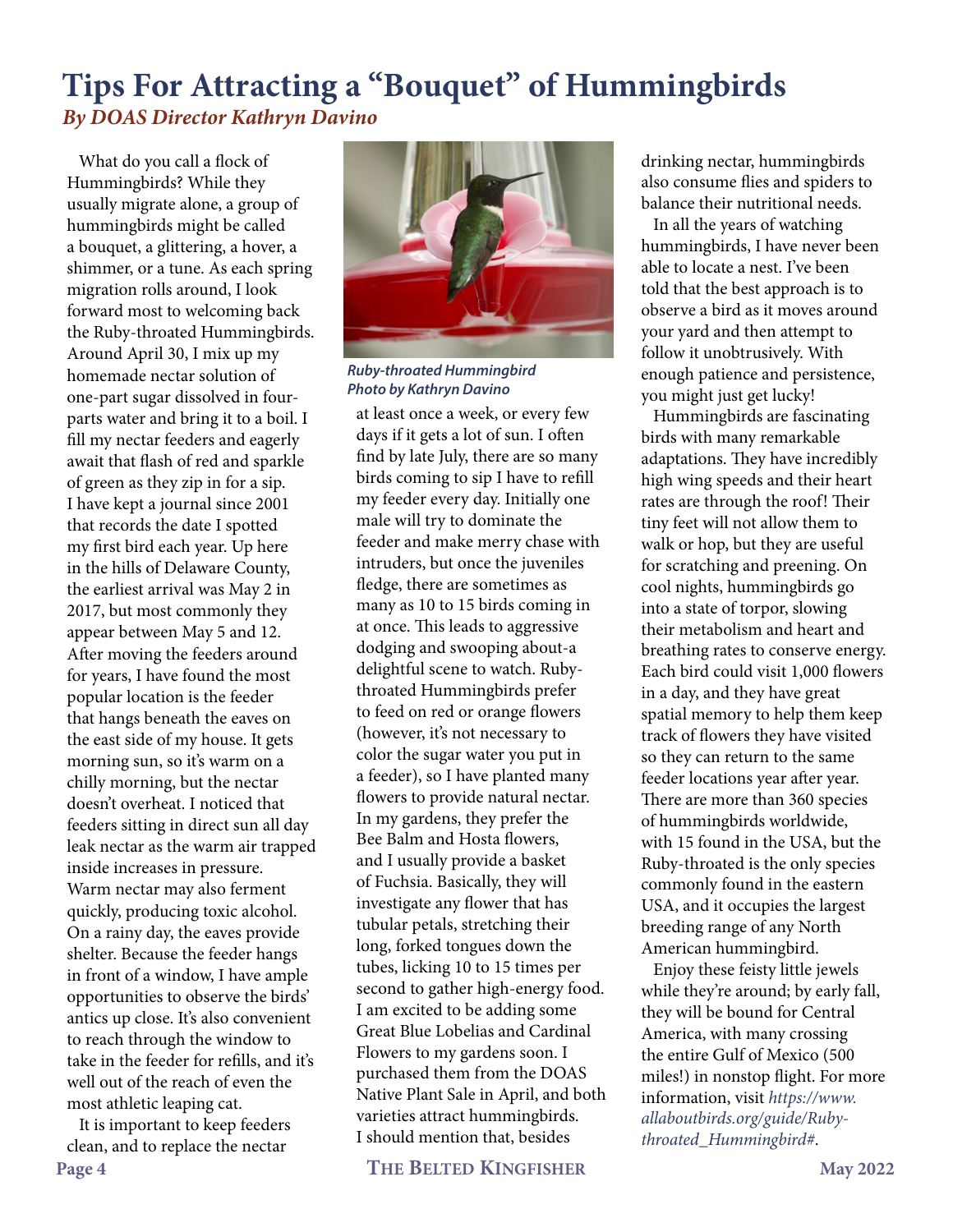### **March — April Bird Sightings** *By Sandy Bright*

 Ponds were beginning to thaw in mid-March, and both Tom Salo and Pam Peters found pairs of Hooded Mergansers foraging in newly open water (Burlington and Walton). Pam heard Barred Owls calling and watched a Common Raven chasing a Golden Eagle at the Arctic China State Forest. Janice Downie spotted a Bald Eagle on the dam by her pond near Oneonta. Sarah Root listened to the song of a Brown Creeper in Portlandville.

 Gerianne Carillo reported the return of Merlins to Milford on the 17th. Suzanne Gaynor found a Bald Eagle on nest in East Meredith and heard the song of a Winter Wren (3/19). Tom Salo discovered a Red-tailed Hawk on eggs and a juvenile Golden Eagle heading north (West Burlington). Alice Pantaleoni observed the aerial maneuvers of a group of crows. Becky Gretton watched a Northern Flicker working a neighbor's lawn in the spring sunshine (3/21). Rod Spangle found a Rough-legged Hawk on Covered Bridge Road in Unadilla. White-crowned Sparrows were moving through Portlandville on the 23rd (Sarah Root).

 A Ring-necked Pheasant was seen near Milford (Gerianne Carillo), and another in Unadilla (Prudence Danforth). An Eastern Phoebe sang along East Handsome Brook Road (Pam Peters, 3/24). Barb Palmer found Eastern Meadowlark singing (3/25),

Chipping Sparrow (3/27), and Buffleheads among other waterfowl on her pond in Jefferson. Dave Perry and Suzanne Clark saw four Bald Eagles fly over their home in Oneonta. Ellen Sokolow expressed concern for the safety of a female Northern Cardinal that kept hammering on her windows. Suzanne Gaynor watched a pair of Ring-necked Ducks on Pine Lake. Ten Wilson's Snipe, quietly feeding in a wet field in East Springfield were observed by Becky Gretton, Pete Fenner, and Cindy Staley. Randy and Carol Lynch discovered a Great Horned Owl on its nest near Stamford and saw a Redtailed Hawk nest nearby. Randy photographed a male Wild Turkey showing off its breeding plumage for a hen. Tom Salo reported a Common Raven in Hartwick that twice landed on a live sheep, pulled off some wool, and flew off with it. Those Raven babies will be extra comfy and warm!

 In early April, Barb Palmer found a Belted Kingfisher near Hobart, and American Kestrels mating in Jefferson. Suzanne Gaynor spotted a Kestrel, a Bald Eagle, and a Northern Harrier in East Meredith. A trip to the New Michigan State Forest with Matt Young afforded several encounters with Red Crossbills, plus a Pine Siskin gathering nesting material.

 Nesting on utility poles puts Osprey at risk, but at least two



*Bufflehead Photo by Barb Palmer*

local nest spots have a new safety feature: platforms built to separate nest from electric wires. Becky Gretton was pleased find an Osprey bringing sticks to this now-safer spot atop their favorite pole in Portlandville.

 On the 6th, Tree Swallows began calling and swooping in Meredith (Kathryn Davino). Yellow-bellied Sapsuckers arrived in Plainfield State Forest (Tom and Jo Salo), Franklin (Pam Peters), and Laurens, where Charlie Scheim encountered one drumming on a metal sign. Angelika Rashkow enjoyed the singing of an American Tree Sparrow perched on a yew in Cooperstown. A Hermit Thrush called in Pam Peters' woods (4/9). Golden-crowned Kinglets foraged in Wilber Park, Oneonta. Sarah Root found Ruby-crowned Kinglets and a Blue-headed Vireo in Portlandville (4/13). In Delhi, Kathryn Davino heard a singing Field Sparrow, and a Broadwinged Hawk swooped through giving its high-pitched "Petteee" (4/14). In a beaver-created wetland in Exeter, Tom Salo found several Soras, indeed a treat for such an elusive species.

*Quote of the Month: "The best time to plant a tree was 20 years ago, the second best time is today." — Ancient Chinese proverb*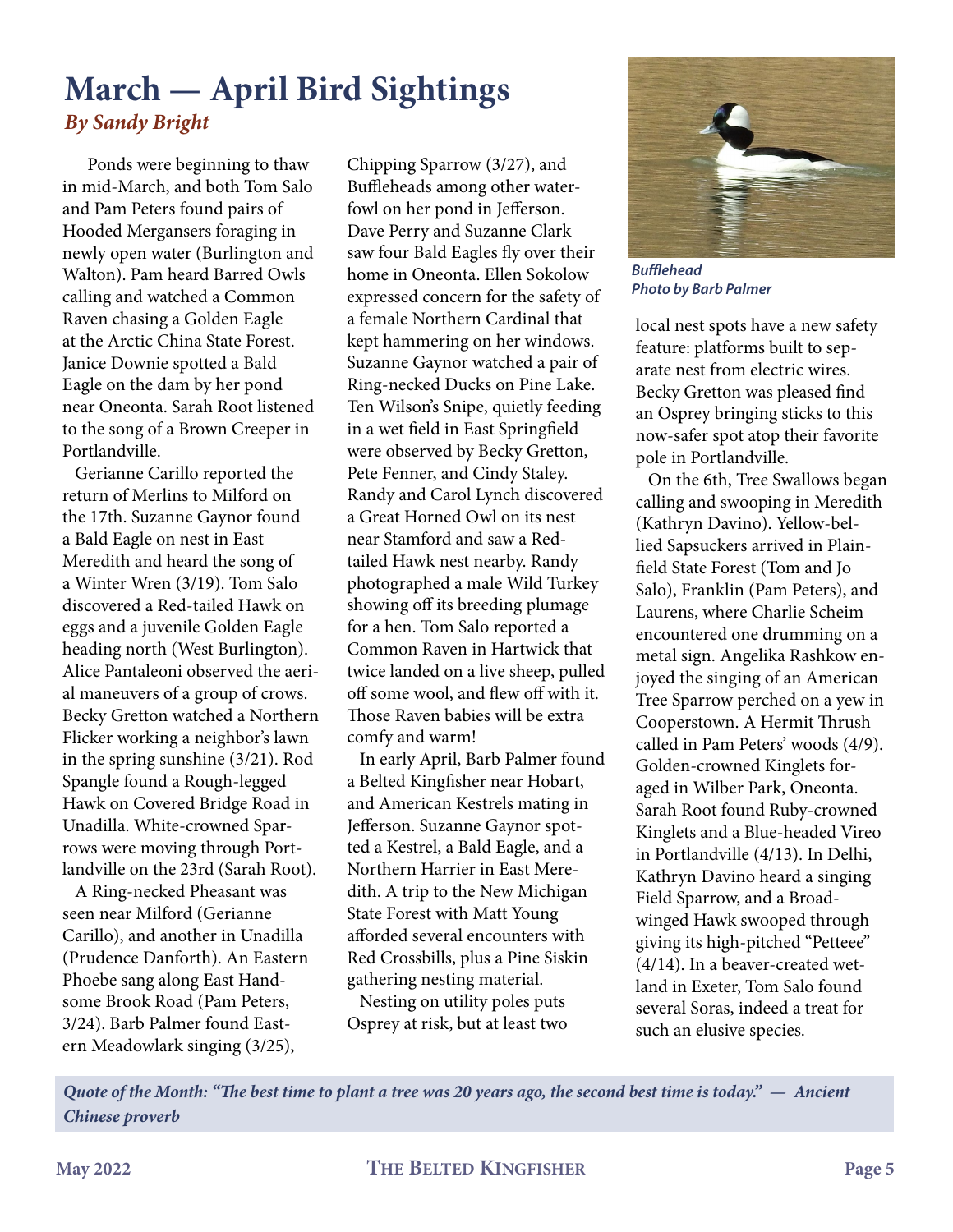## **Eco-Fair, a New Environmental Community Event**

NEAHWA

**PARK** 

The Susquehanna Headwaters Environmental Collaborative (SHEC) announces Eco-Fair, a new, oneday environmentally themed event to take place on Saturday, July 9 at Neawha Park, Oneonta. The main event will run from 11 a.m. to 4 p.m. and will feature exhibits and displays from local environmental organizations, live birds of prey programs, an electric vehicle car show, vendors, music, and more. Eco-Fair will also include a new "Eco-Feast" from 4 p.m.-7 p.m. Eco-

Feast will celebrate both our connection to the Chesapeake Bay and to local agriculture through a crab boil dinner featuring



Chesapeake Bay blue crabs and local farm products.

 The Susquehanna Headwaters Environmental Collaborative was formed in 2021 to bring together environmentally-minded organizations, businesses and individuals in order to expand their collective impact through cooperative projects, shared resources and goal setting, and improved inter-organization communication. SHEC membership is open to individ-



#### *By Charlie Scheim*

 Birders of all experience levels are invited to join the Delaware-Otsego Audubon Society Big Day! The Big Day is a group effort in which birders, working alone, in pairs, or in small groups, will try to locate as many bird species as

we can in a single fun day on Saturday May 14. Birders can spend any amount of time they choose within that 24 hours, and report on their efforts to the Big Day coordinator, Charlie Scheim. Last year, 20 teams totaling 35 DOAS Big Day participants found 120 different species in our DOAS area!

 Everyone is welcome, novice or experienced. If you are interested and have not participated before, please contact Charlie at 607-434-

uals and organizations throughout the Susquehanna headwaters region. To find out more about SHEC, visit *https://occainfo.org/shec/* .

 Eco-Fair is still in the planning stages. Confirmed participants include Otsego County Conservation Association, Delaware-Otsego Audubon Society, Otsego County Solid Waste Department, Page Wildlife Center, and Arm of the Sea Theater. Organizers are looking for more organizations to join the planning team, and

ONEONTA, NY

they are putting out the call to vendors, exhibitors and event sponsors.

 Eco-Fair will maintain many elements from the former spring Earth Festival event

held at the Milford School — the vendor fair, food trucks, children's activities, and more.

 To find out about Eco-Fair 2022, visit *https:// occainfo.org/eco-fair-2022/* . To register as a vendor, exhibitor or sponsor, visit *https://occainfo.org/ecofair-2022-registration/*. For other inquiries or to register by phone, please call Anna Rutenbeck, SHEC Coordinator, at (607) 547-4488.

> 4880 (voice or text) or *scheimc@ hartwick.edu* to get information on joining in the fun.

 Note that even though this year they happen to occur on the same day, the DOAS Big Day is not the same as the Global Big Day sponsored by Cornell University's Lab of Ornithology. All birders are welcome to report their results via eBird to Cornell, of course, but reports will also need to be submitted to Charlie.

### **Native Plant Sale Pickup Reminder**

 Remember to pick up the plants you've ordered on Saturday May 21! Pickup will be from 11 a.m. - 1 p.m. at the Hartwick EV Car Show, which will be at Husky Park (at the end of Wells Avenue) in Hartwick, N.Y.

 If you have ordered plants, please put this on your calendar. Storage space is limited; however if an emergency prevents you from picking up your order, call Susan O'Handley at 607-643-5680 before the day of pickup (as cell service at the pickup site is not dependable).

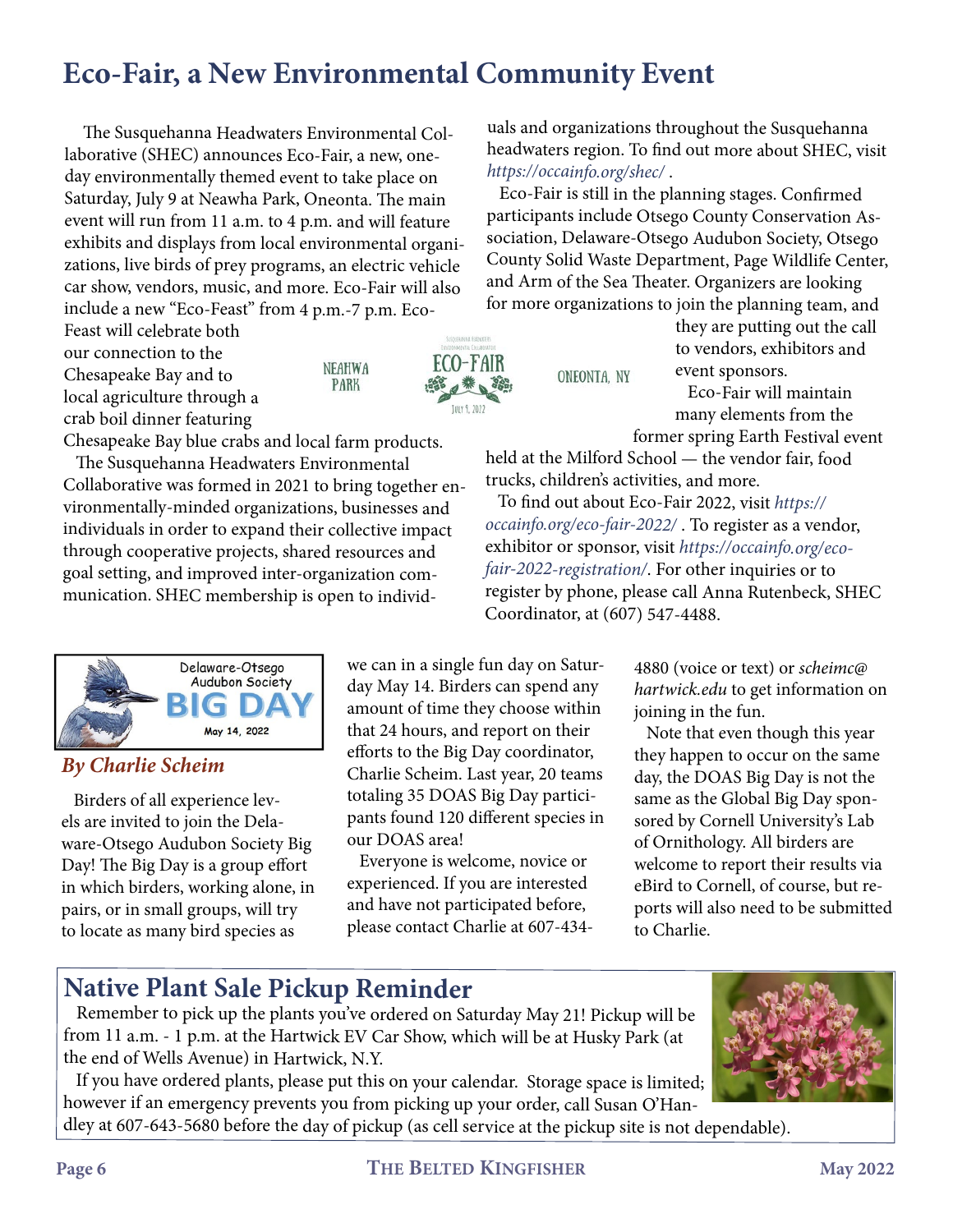# **Upcoming Activities**

### **May**

May 7 – Susquehanna Greenway Bird Walk: Meet at 8 AM in the parking lot by the fields near the school district bus garage, just past the transfer station for a two-hour walk to view returning migrant birds on the Greenway trail, located on Silas Lane, off Rte. 205 in Oneonta. This will be an easy hike on level ground. Contact Charlie Scheim at 607-434-4880 or *scheimc@ hartwick.edu*.

May 14 – DOAS Big Day Bird Count: The Big Day is a group effort in which birders, working alone, in pairs, or in small groups, will try to locate as many bird species as possible. See article on page 6. Contact is Charlie Sheim (607-434-4880, voice or text) or *scheimc@ hartwick.edu*).

May 17 – DOAS Board Meeting: 6:30 p.m.

May 18 – Jean Miller Memorial Wildflower Walk at Gilbert Lake State Park: Meet at the beach area at 10

AM. Led by plant expert Connie Tedesco, the walk is approximately 2 hours in the Park. Bring water, insect repellent, binoculars if on hand, and your curiosity! Register at *https://doas.us/wildflower-walk-2022*

May 20 – DOAS Public Program: "Breeding Bird Atlasing 2022." Birders of all experience levels are invited to attend a Zoom presentation by Charlie Scheim regarding the on-going NYS Breeding Bird Atlas III on Friday, May 20th at 7:30 p.m. More information and register at: *https://doas.us/breeding-bird-atlasing-2022/*

May 21 – Native plant sale pickup (11 a.m. to 1 p.m.) at

the at the DOAS Tent at the Town of Hartwick EV Car Show at Husky Park, Wells Avenue (the car show event runs from 11 a.m. to 3 p.m.).

### **Summer**

July 9 – ECO-Fair: Saturday, July 9 at Neahwa Park, Oneonta. To find out more about Eco-Fair 2022, visit *https://occainfo.org/eco-fair-2022/* and see article on page 6.

The John G. New Audubon Summer Day Camp program for youth entering grades 3 through 6.

- July 25, 26, 27 & 28 9:30 a.m.-3 p.m. at DOAS Sanctuary (for children entering grades 3 and 4)
- August 15, 16, 17 & 18 9:30 a.m.-3 p.m. at DOAS Sanctuary on Franklin Mountain, Oneonta (for children entering grades 5 and 6)

Details and registration information on page 8 and at *https://doas.us/2022-youth-camp-programs/ .*

August 16 – DOAS Board Meeting: 6:30 p.m.

#### **Fall**

September 16 – DOAS Public Program: Members PhotoShare. We will share contributed photos of birds taken by our members and friends. Each photo will include a description of why it is meaningful to the photographer and tell where it was taken. See article on submitting your photos on page 1.

October 21– DOAS Annual Charter Dinner: We hope to meet in-person at the Quality Inn (formerly the Holiday Inn), State Highway 23, Oneonta if we are able to. More information in the September *Belted Kingfisher*.

## *Support our business sponsors.*



NATIVE PLANTS FOR CENTRAL NY<br>AND LEATHERSTOCKING REGION 美 The Fernery at White House 108 Whitehouse Road, Hartwick, NY 13348<br>OPEN MAY THROUGH SEPTEMBER<br>VISIT WWW.THEFERNERYATWHITEHOUSE.COM FOR FULL DETAILS FERNERYATWHITEHOUSE.COM<br>CALL 607-434-1026

**ROD SPANGLE ANTIQUES** Unadilla, NY

**ANTIQUE CLOCK REPAIR SINCE 1984** NAWCC 8617 BY APPOINTMENT (607) 369-7619



**Is your Membership Current?** Your mailing label on the back page of this newsletter will inform you of your membership expiration date. This is the only notice you receive to let you know you need to renew your membership. Thanks for rejoining when your membership expires.

Cost is \$25 annually or \$35 for two years; family memberships \$30 annually or \$40 for two years. Please make your check payable to "DOAS" and mail payment to: DOAS Membership Chair, PO Box 544, Oneonta, NY 13820-0544 or go to *https://doas.us/membership/ .*